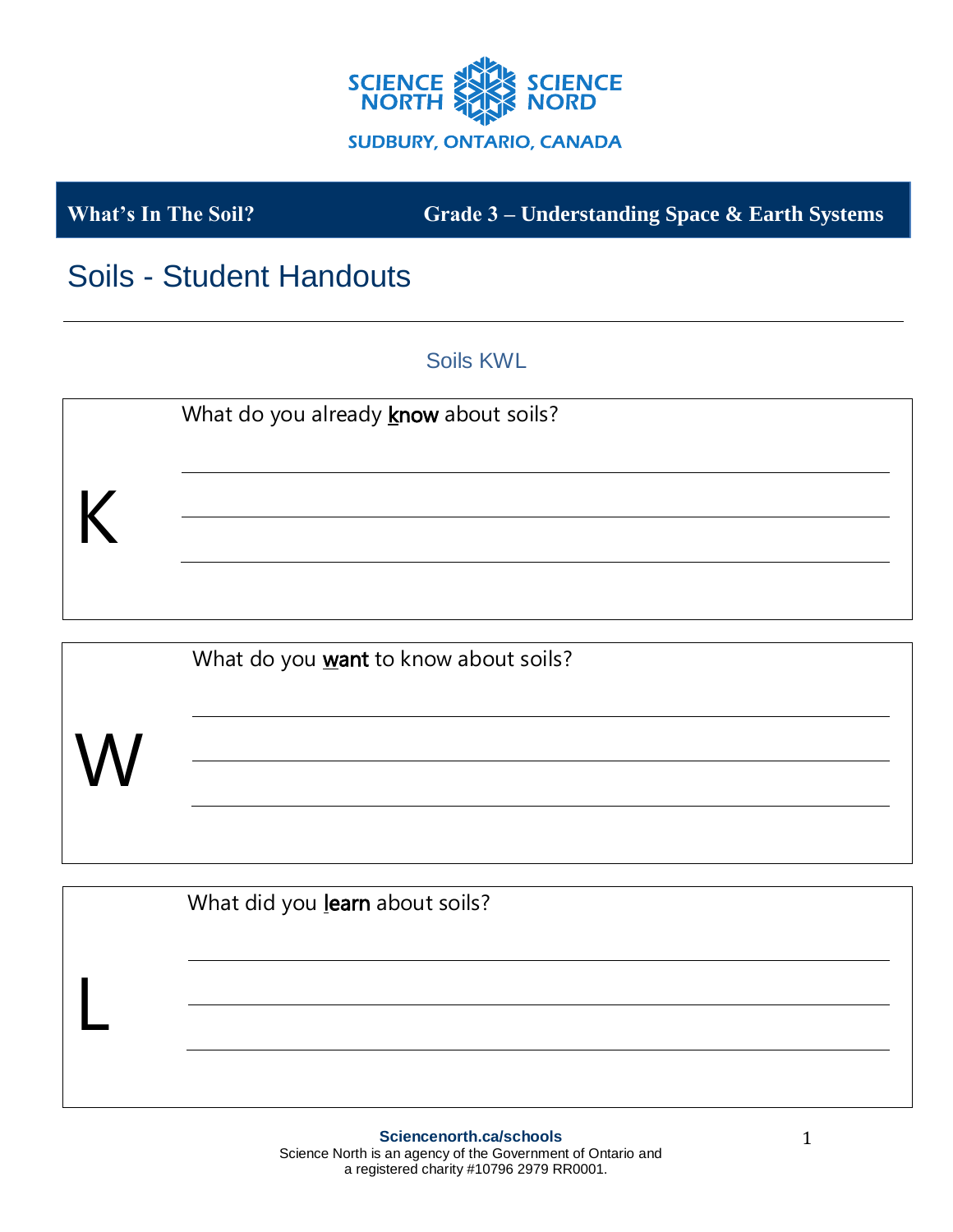### Soil Observations

| <b>Questions</b>                                                                                            | Soil Sample #1 | Soil Sample #2 | Soil Sample #3 |
|-------------------------------------------------------------------------------------------------------------|----------------|----------------|----------------|
| Where did you get your sample?                                                                              |                |                |                |
| What do you notice about your<br>soil? What components have you<br>found in your soil?                      |                |                |                |
| How moist is your soil?<br>(dry/moist/wet/very wet?)                                                        |                |                |                |
| How does your soil feel?                                                                                    |                |                |                |
| Does your soil have a scent?<br>** Use a wafting motion to see if<br>there is an odour.                     |                |                |                |
| Describe your soil.<br>Is it sandy? Loamy? Clay?<br>Are there different sizes of<br>grains within the soil? |                |                |                |
| What might be a good use for<br>this type of soil?                                                          |                |                |                |
| Do you think a plant would grow<br>well in this type of soil? Why or<br>why not?                            |                |                |                |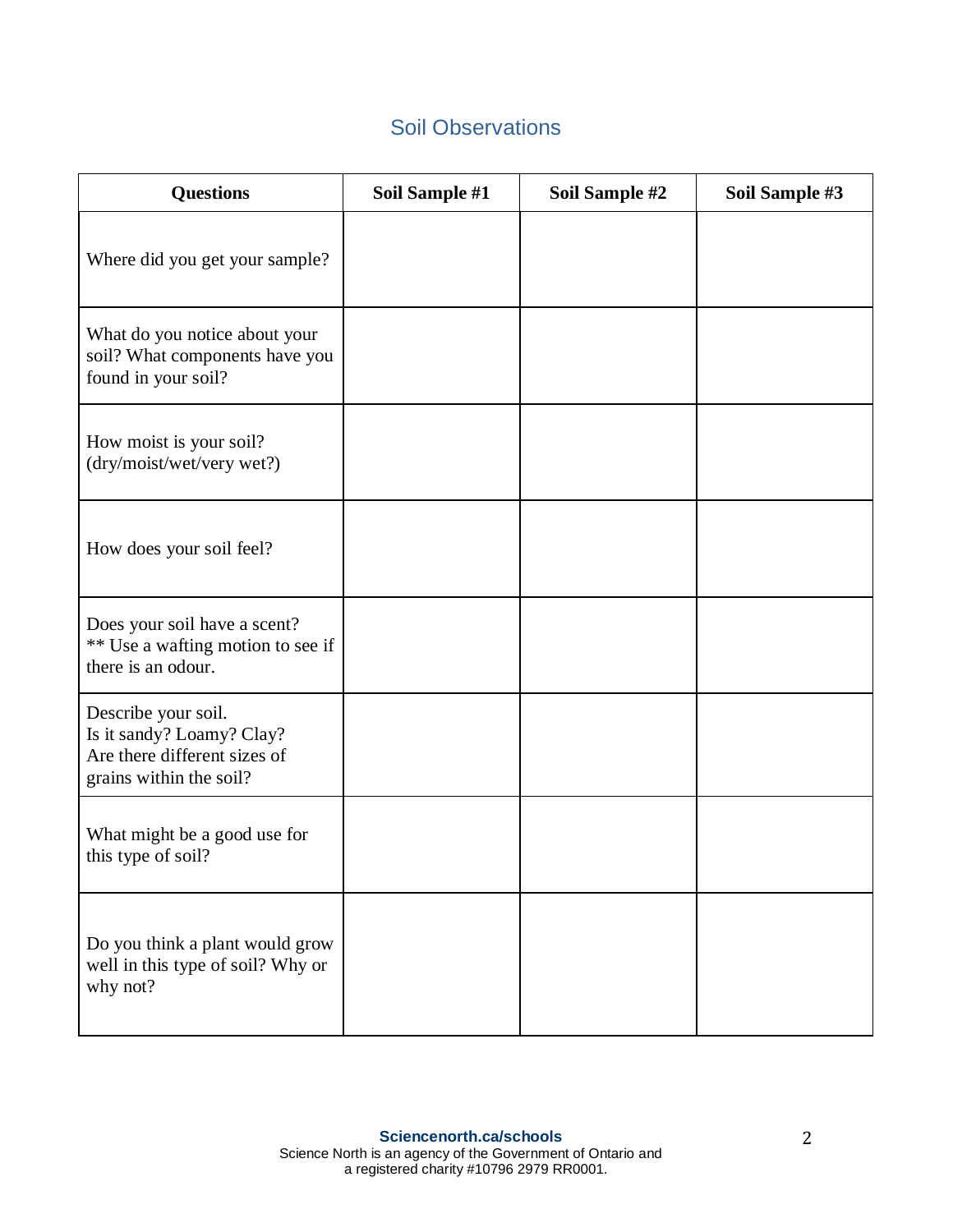### Soil Inquiry Project

In this project you will be learning more about soil and how different types of soils can affect the way that plants grow.

# Step 1: Research To start, find three different resources about soils. Use the information on the sheet to keep track of your research. **Resource 1**: Title of Resource: \_\_\_\_\_\_\_\_\_\_\_\_\_\_\_\_\_\_\_\_\_\_\_\_\_\_\_\_\_\_\_\_\_\_\_\_\_\_\_\_\_\_\_\_\_\_\_\_\_\_\_\_\_\_\_\_\_ What did you learn? \_\_\_\_\_\_\_\_\_\_\_\_\_\_\_\_\_\_\_\_\_\_\_\_\_\_\_\_\_\_\_\_\_\_\_\_\_\_\_\_\_\_\_\_\_\_\_\_\_\_\_\_\_\_\_ \_\_\_\_\_\_\_\_\_\_\_\_\_\_\_\_\_\_\_\_\_\_\_\_\_\_\_\_\_\_\_\_\_\_\_\_\_\_\_\_\_\_\_\_\_\_\_\_\_\_\_\_\_\_\_\_\_\_\_\_\_\_\_\_\_\_\_\_\_\_\_\_ \_\_\_\_\_\_\_\_\_\_\_\_\_\_\_\_\_\_\_\_\_\_\_\_\_\_\_\_\_\_\_\_\_\_\_\_\_\_\_\_\_\_\_\_\_\_\_\_\_\_\_\_\_\_\_\_\_\_\_\_\_\_\_\_\_\_\_\_\_\_\_\_ \_\_\_\_\_\_\_\_\_\_\_\_\_\_\_\_\_\_\_\_\_\_\_\_\_\_\_\_\_\_\_\_\_\_\_\_\_\_\_\_\_\_\_\_\_\_\_\_\_\_\_\_\_\_\_\_\_\_\_\_\_\_\_\_\_\_\_\_\_\_\_\_ **Resource 2**: Title of Resource: \_\_\_\_\_\_\_\_\_\_\_\_\_\_\_\_\_\_\_\_\_\_\_\_\_\_\_\_\_\_\_\_\_\_\_\_\_\_\_\_\_\_\_\_\_\_\_\_\_\_\_\_\_\_\_\_\_ What did you learn? \_\_\_\_\_\_\_\_\_\_\_\_\_\_\_\_\_\_\_\_\_\_\_\_\_\_\_\_\_\_\_\_\_\_\_\_\_\_\_\_\_\_\_\_\_\_\_\_\_\_\_\_\_\_\_ \_\_\_\_\_\_\_\_\_\_\_\_\_\_\_\_\_\_\_\_\_\_\_\_\_\_\_\_\_\_\_\_\_\_\_\_\_\_\_\_\_\_\_\_\_\_\_\_\_\_\_\_\_\_\_\_\_\_\_\_\_\_\_\_\_\_\_\_\_\_\_\_ \_\_\_\_\_\_\_\_\_\_\_\_\_\_\_\_\_\_\_\_\_\_\_\_\_\_\_\_\_\_\_\_\_\_\_\_\_\_\_\_\_\_\_\_\_\_\_\_\_\_\_\_\_\_\_\_\_\_\_\_\_\_\_\_\_\_\_\_\_\_\_\_ \_\_\_\_\_\_\_\_\_\_\_\_\_\_\_\_\_\_\_\_\_\_\_\_\_\_\_\_\_\_\_\_\_\_\_\_\_\_\_\_\_\_\_\_\_\_\_\_\_\_\_\_\_\_\_\_\_\_\_\_\_\_\_\_\_\_\_\_\_\_\_\_ **Resource 3**: Title of Resource: \_\_\_\_\_\_\_\_\_\_\_\_\_\_\_\_\_\_\_\_\_\_\_\_\_\_\_\_\_\_\_\_\_\_\_\_\_\_\_\_\_\_\_\_\_\_\_\_\_\_\_\_\_\_\_\_\_ What did you learn? \_\_\_\_\_\_\_\_\_\_\_\_\_\_\_\_\_\_\_\_\_\_\_\_\_\_\_\_\_\_\_\_\_\_\_\_\_\_\_\_\_\_\_\_\_\_\_\_\_\_\_\_\_\_\_

\_\_\_\_\_\_\_\_\_\_\_\_\_\_\_\_\_\_\_\_\_\_\_\_\_\_\_\_\_\_\_\_\_\_\_\_\_\_\_\_\_\_\_\_\_\_\_\_\_\_\_\_\_\_\_\_\_\_\_\_\_\_\_\_\_\_\_\_\_\_\_\_

\_\_\_\_\_\_\_\_\_\_\_\_\_\_\_\_\_\_\_\_\_\_\_\_\_\_\_\_\_\_\_\_\_\_\_\_\_\_\_\_\_\_\_\_\_\_\_\_\_\_\_\_\_\_\_\_\_\_\_\_\_\_\_\_\_\_\_\_\_\_\_\_

\_\_\_\_\_\_\_\_\_\_\_\_\_\_\_\_\_\_\_\_\_\_\_\_\_\_\_\_\_\_\_\_\_\_\_\_\_\_\_\_\_\_\_\_\_\_\_\_\_\_\_\_\_\_\_\_\_\_\_\_\_\_\_\_\_\_\_\_\_\_\_\_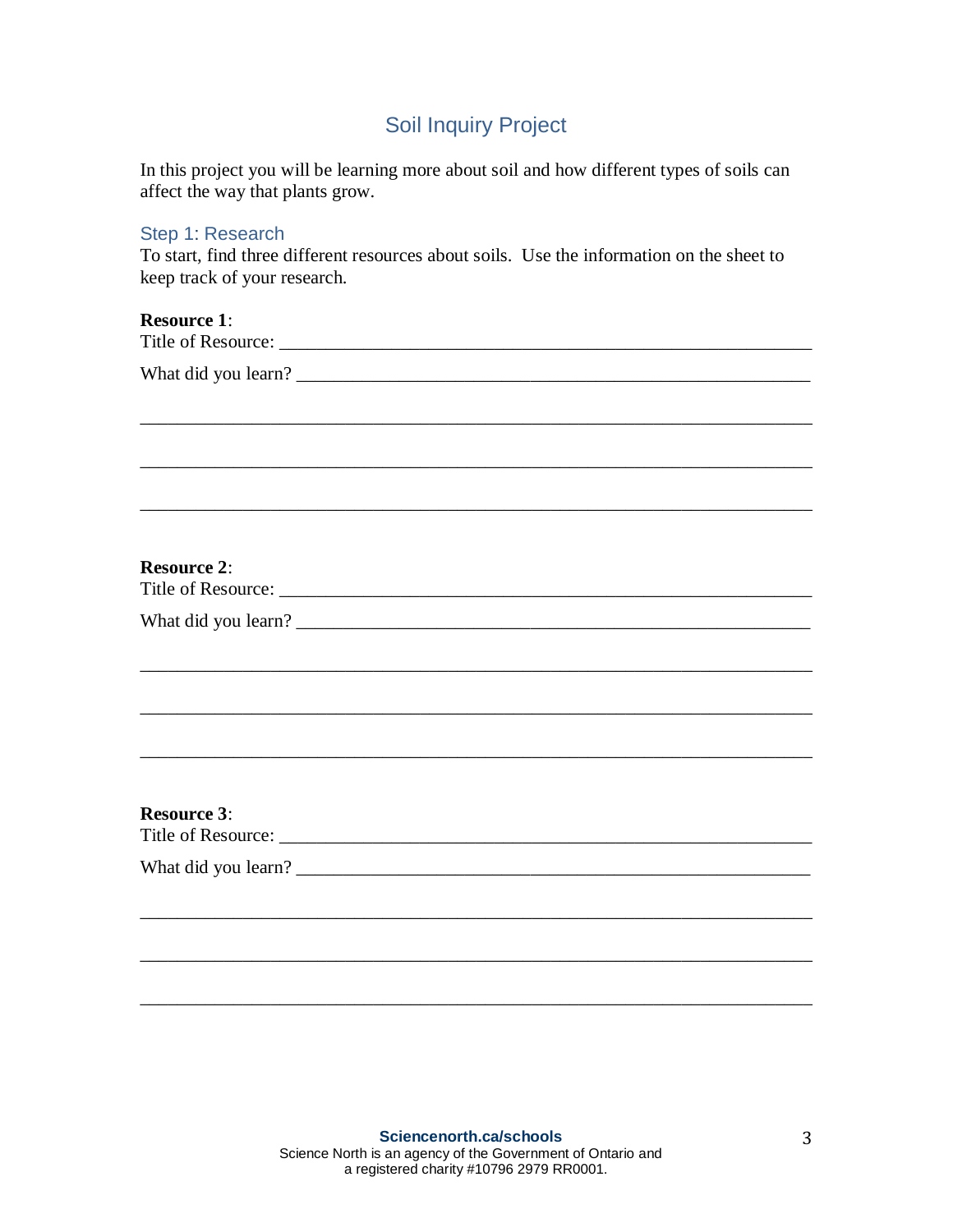#### Step 2: My Inquiry Question

Based on the experiment and my research, I will make an experiment to learn:

\_\_\_\_\_\_\_\_\_\_\_\_\_\_\_\_\_\_\_\_\_\_\_\_\_\_\_\_\_\_\_\_\_\_\_\_\_\_\_\_\_\_\_\_\_\_\_\_\_\_\_\_\_\_\_\_\_\_\_\_\_\_\_\_\_\_\_\_\_\_\_\_

\_\_\_\_\_\_\_\_\_\_\_\_\_\_\_\_\_\_\_\_\_\_\_\_\_\_\_\_\_\_\_\_\_\_\_\_\_\_\_\_\_\_\_\_\_\_\_\_\_\_\_\_\_\_\_\_\_\_\_\_\_\_\_\_\_\_\_\_\_\_\_\_

\_\_\_\_\_\_\_\_\_\_\_\_\_\_\_\_\_\_\_\_\_\_\_\_\_\_\_\_\_\_\_\_\_\_\_\_\_\_\_\_\_\_\_\_\_\_\_\_\_\_\_\_\_\_\_\_\_\_\_\_\_\_\_\_\_\_\_\_\_\_\_\_

\_\_\_\_\_\_\_\_\_\_\_\_\_\_\_\_\_\_\_\_\_\_\_\_\_\_\_\_\_\_\_\_\_\_\_\_\_\_\_\_\_\_\_\_\_\_\_\_\_\_\_\_\_\_\_\_\_\_\_\_\_\_\_\_\_\_\_\_\_\_\_\_

\_\_\_\_\_\_\_\_\_\_\_\_\_\_\_\_\_\_\_\_\_\_\_\_\_\_\_\_\_\_\_\_\_\_\_\_\_\_\_\_\_\_\_\_\_\_\_\_\_\_\_\_\_\_\_\_\_\_\_\_\_\_\_\_\_\_\_\_\_\_\_\_

Step 3: Hypothesis My prediction is:

#### Step 4: Describe your experiment

In the space below, draw a diagram of what your experiment will look like:

What materials will you need for your experiment?

\_\_\_\_\_\_\_\_\_\_\_\_\_\_\_\_\_\_\_\_\_\_\_\_\_\_\_\_\_\_\_\_\_\_\_\_\_\_\_\_\_\_\_\_\_\_\_\_\_\_\_\_\_\_\_\_\_\_\_\_\_\_\_\_\_\_\_\_\_\_\_\_

\_\_\_\_\_\_\_\_\_\_\_\_\_\_\_\_\_\_\_\_\_\_\_\_\_\_\_\_\_\_\_\_\_\_\_\_\_\_\_\_\_\_\_\_\_\_\_\_\_\_\_\_\_\_\_\_\_\_\_\_\_\_\_\_\_\_\_\_\_\_\_\_

\_\_\_\_\_\_\_\_\_\_\_\_\_\_\_\_\_\_\_\_\_\_\_\_\_\_\_\_\_\_\_\_\_\_\_\_\_\_\_\_\_\_\_\_\_\_\_\_\_\_\_\_\_\_\_\_\_\_\_\_\_\_\_\_\_\_\_\_\_\_\_\_

\_\_\_\_\_\_\_\_\_\_\_\_\_\_\_\_\_\_\_\_\_\_\_\_\_\_\_\_\_\_\_\_\_\_\_\_\_\_\_\_\_\_\_\_\_\_\_\_\_\_\_\_\_\_\_\_\_\_\_\_\_\_\_\_\_\_\_\_\_\_\_\_

\_\_\_\_\_\_\_\_\_\_\_\_\_\_\_\_\_\_\_\_\_\_\_\_\_\_\_\_\_\_\_\_\_\_\_\_\_\_\_\_\_\_\_\_\_\_\_\_\_\_\_\_\_\_\_\_\_\_\_\_\_\_\_\_\_\_\_\_\_\_\_\_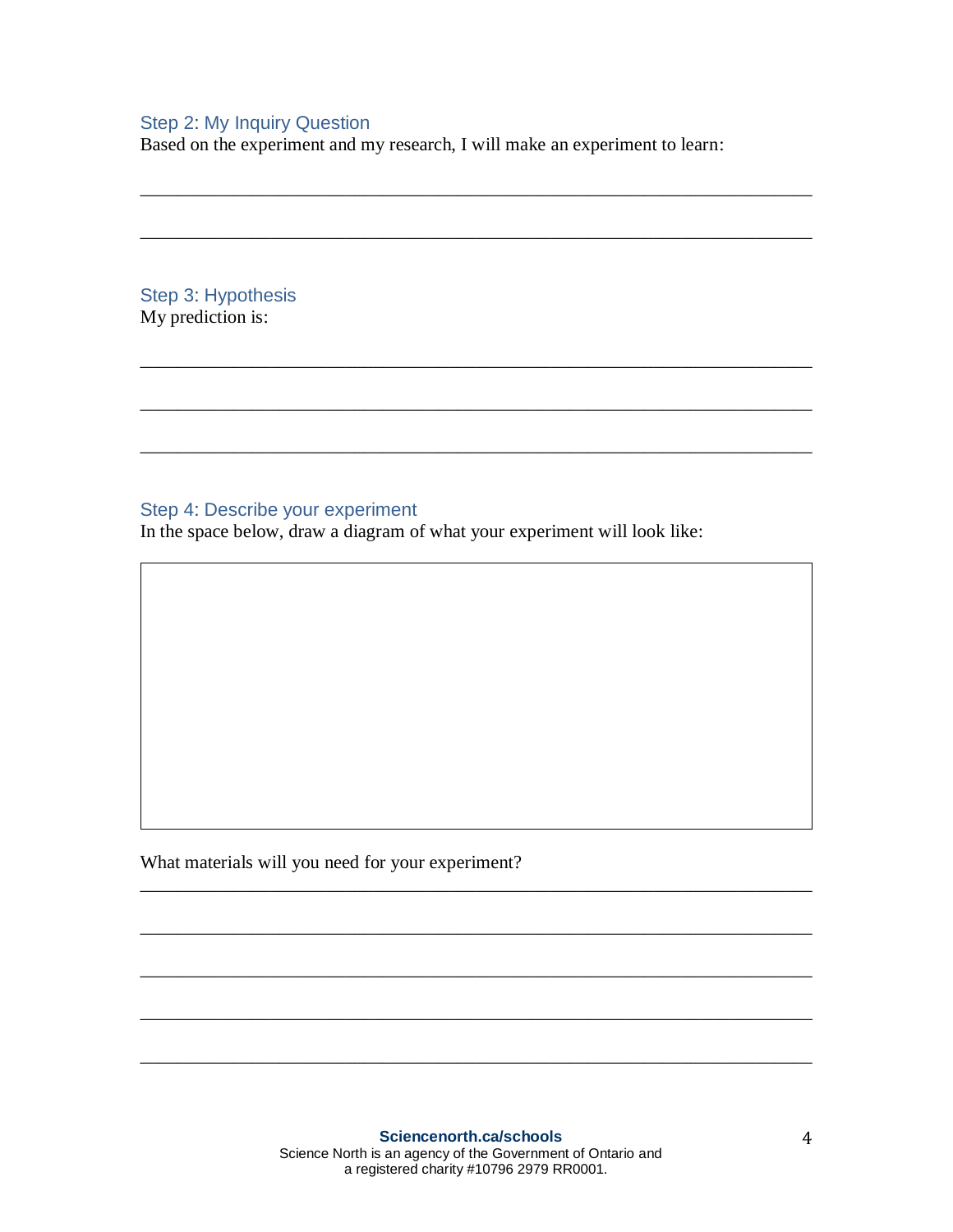Every Scientist needs to keep notes of their observations. How will you take notes? Will you draw diagrams or will you use words to describe the changes? How often will you plan to observe your plant? What will you take notes about?

\_\_\_\_\_\_\_\_\_\_\_\_\_\_\_\_\_\_\_\_\_\_\_\_\_\_\_\_\_\_\_\_\_\_\_\_\_\_\_\_\_\_\_\_\_\_\_\_\_\_\_\_\_\_\_\_\_\_\_\_\_\_\_\_\_\_\_\_\_\_\_\_

\_\_\_\_\_\_\_\_\_\_\_\_\_\_\_\_\_\_\_\_\_\_\_\_\_\_\_\_\_\_\_\_\_\_\_\_\_\_\_\_\_\_\_\_\_\_\_\_\_\_\_\_\_\_\_\_\_\_\_\_\_\_\_\_\_\_\_\_\_\_\_\_

\_\_\_\_\_\_\_\_\_\_\_\_\_\_\_\_\_\_\_\_\_\_\_\_\_\_\_\_\_\_\_\_\_\_\_\_\_\_\_\_\_\_\_\_\_\_\_\_\_\_\_\_\_\_\_\_\_\_\_\_\_\_\_\_\_\_\_\_\_\_\_\_

\_\_\_\_\_\_\_\_\_\_\_\_\_\_\_\_\_\_\_\_\_\_\_\_\_\_\_\_\_\_\_\_\_\_\_\_\_\_\_\_\_\_\_\_\_\_\_\_\_\_\_\_\_\_\_\_\_\_\_\_\_\_\_\_\_\_\_\_\_\_\_\_

\_\_\_\_\_\_\_\_\_\_\_\_\_\_\_\_\_\_\_\_\_\_\_\_\_\_\_\_\_\_\_\_\_\_\_\_\_\_\_\_\_\_\_\_\_\_\_\_\_\_\_\_\_\_\_\_\_\_\_\_\_\_\_\_\_\_\_\_\_\_\_\_

\_\_\_\_\_\_\_\_\_\_\_\_\_\_\_\_\_\_\_\_\_\_\_\_\_\_\_\_\_\_\_\_\_\_\_\_\_\_\_\_\_\_\_\_\_\_\_\_\_\_\_\_\_\_\_\_\_\_\_\_\_\_\_\_\_\_\_\_\_\_\_\_

\_\_\_\_\_\_\_\_\_\_\_\_\_\_\_\_\_\_\_\_\_\_\_\_\_\_\_\_\_\_\_\_\_\_\_\_\_\_\_\_\_\_\_\_\_\_\_\_\_\_\_\_\_\_\_\_\_\_\_\_\_\_\_\_\_\_\_\_\_\_\_\_

\_\_\_\_\_\_\_\_\_\_\_\_\_\_\_\_\_\_\_\_\_\_\_\_\_\_\_\_\_\_\_\_\_\_\_\_\_\_\_\_\_\_\_\_\_\_\_\_\_\_\_\_\_\_\_\_\_\_\_\_\_\_\_\_\_\_\_\_\_\_\_\_

\_\_\_\_\_\_\_\_\_\_\_\_\_\_\_\_\_\_\_\_\_\_\_\_\_\_\_\_\_\_\_\_\_\_\_\_\_\_\_\_\_\_\_\_\_\_\_\_\_\_\_\_\_\_\_\_\_\_\_\_\_\_\_\_\_\_\_\_\_\_\_\_

\_\_\_\_\_\_\_\_\_\_\_\_\_\_\_\_\_\_\_\_\_\_\_\_\_\_\_\_\_\_\_\_\_\_\_\_\_\_\_\_\_\_\_\_\_\_\_\_\_\_\_\_\_\_\_\_\_\_\_\_\_\_\_\_\_\_\_\_\_\_\_\_

\_\_\_\_\_\_\_\_\_\_\_\_\_\_\_\_\_\_\_\_\_\_\_\_\_\_\_\_\_\_\_\_\_\_\_\_\_\_\_\_\_\_\_\_\_\_\_\_\_\_\_\_\_\_\_\_\_\_\_\_\_\_\_\_\_\_\_\_\_\_\_\_

\_\_\_\_\_\_\_\_\_\_\_\_\_\_\_\_\_\_\_\_\_\_\_\_\_\_\_\_\_\_\_\_\_\_\_\_\_\_\_\_\_\_\_\_\_\_\_\_\_\_\_\_\_\_\_\_\_\_\_\_\_\_\_\_\_\_\_\_\_\_\_\_

\_\_\_\_\_\_\_\_\_\_\_\_\_\_\_\_\_\_\_\_\_\_\_\_\_\_\_\_\_\_\_\_\_\_\_\_\_\_\_\_\_\_\_\_\_\_\_\_\_\_\_\_\_\_\_\_\_\_\_\_\_\_\_\_\_\_\_\_\_\_\_\_

\_\_\_\_\_\_\_\_\_\_\_\_\_\_\_\_\_\_\_\_\_\_\_\_\_\_\_\_\_\_\_\_\_\_\_\_\_\_\_\_\_\_\_\_\_\_\_\_\_\_\_\_\_\_\_\_\_\_\_\_\_\_\_\_\_\_\_\_\_\_\_\_

\_\_\_\_\_\_\_\_\_\_\_\_\_\_\_\_\_\_\_\_\_\_\_\_\_\_\_\_\_\_\_\_\_\_\_\_\_\_\_\_\_\_\_\_\_\_\_\_\_\_\_\_\_\_\_\_\_\_\_\_\_\_\_\_\_\_\_\_\_\_\_\_

*Create a sample sheet for your experiment and show it to your teacher.* 

#### Step 5: After the experiment

At the end of your experiment, please answer the following questions:

What did you learn about soils and living things through your experiment?

If you could change one thing about your experiment and start over, what might you change? Why?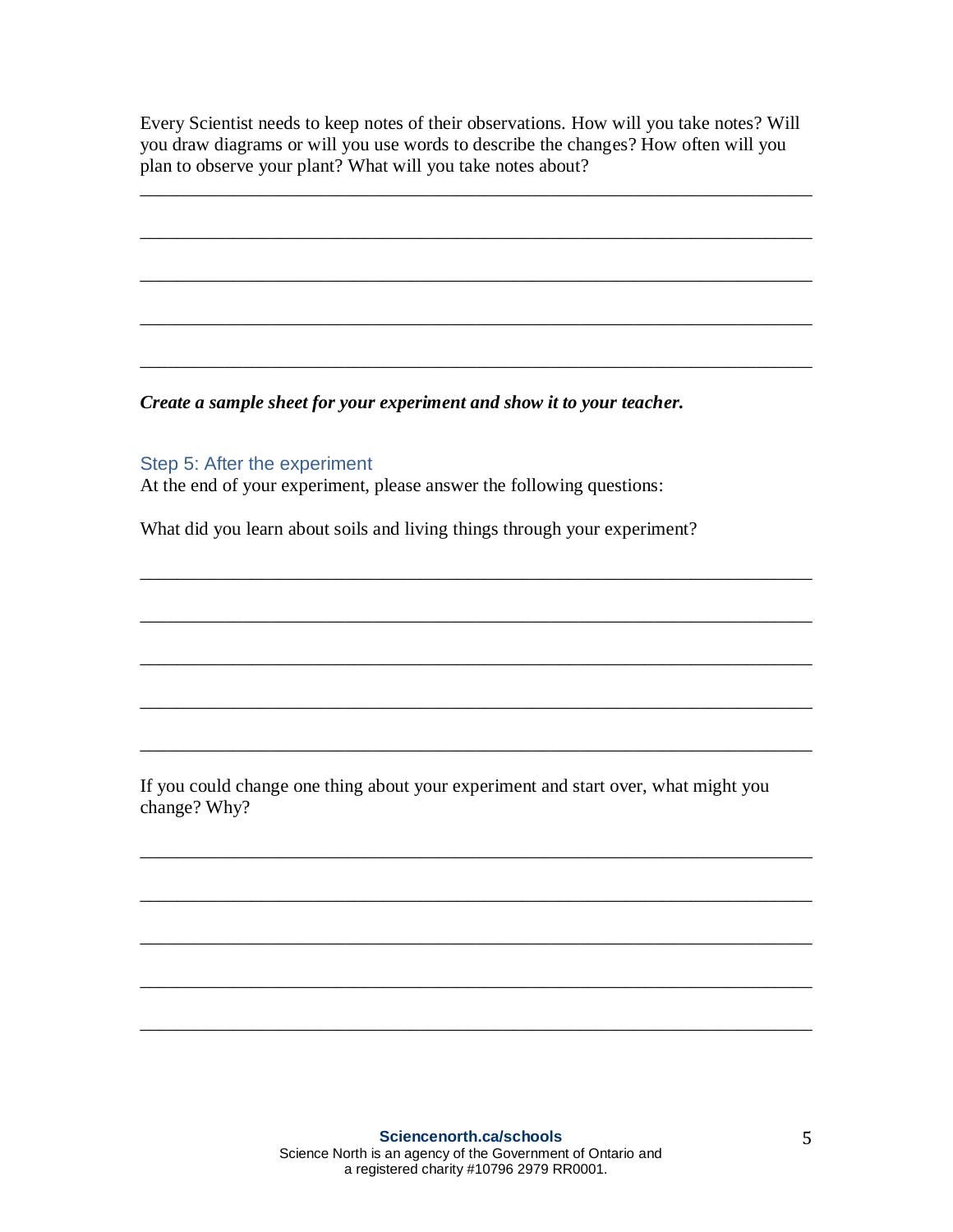## **Peer Project Learning Opportunity**

Use this sheet to comment on your learning from your visits with 2 peers or groups.

| Describe the experiment you learned about:                                                                                         |   |
|------------------------------------------------------------------------------------------------------------------------------------|---|
|                                                                                                                                    |   |
|                                                                                                                                    |   |
| Do you think that this experiment effectively answered the inquiry question? Why or why not?                                       |   |
|                                                                                                                                    |   |
| What did your peer learn from researching and conducting their experiment?                                                         |   |
|                                                                                                                                    |   |
|                                                                                                                                    |   |
| What feedback would you give your peer if they had time to improve their experiment?                                               |   |
|                                                                                                                                    |   |
| What did you learn from your peer's experiment and/or presentation?                                                                |   |
|                                                                                                                                    |   |
|                                                                                                                                    |   |
| Sciencenorth.ca/schools<br>Science North is an agency of the Government of Ontario and<br>a registered charity #10796 2979 RR0001. | 6 |